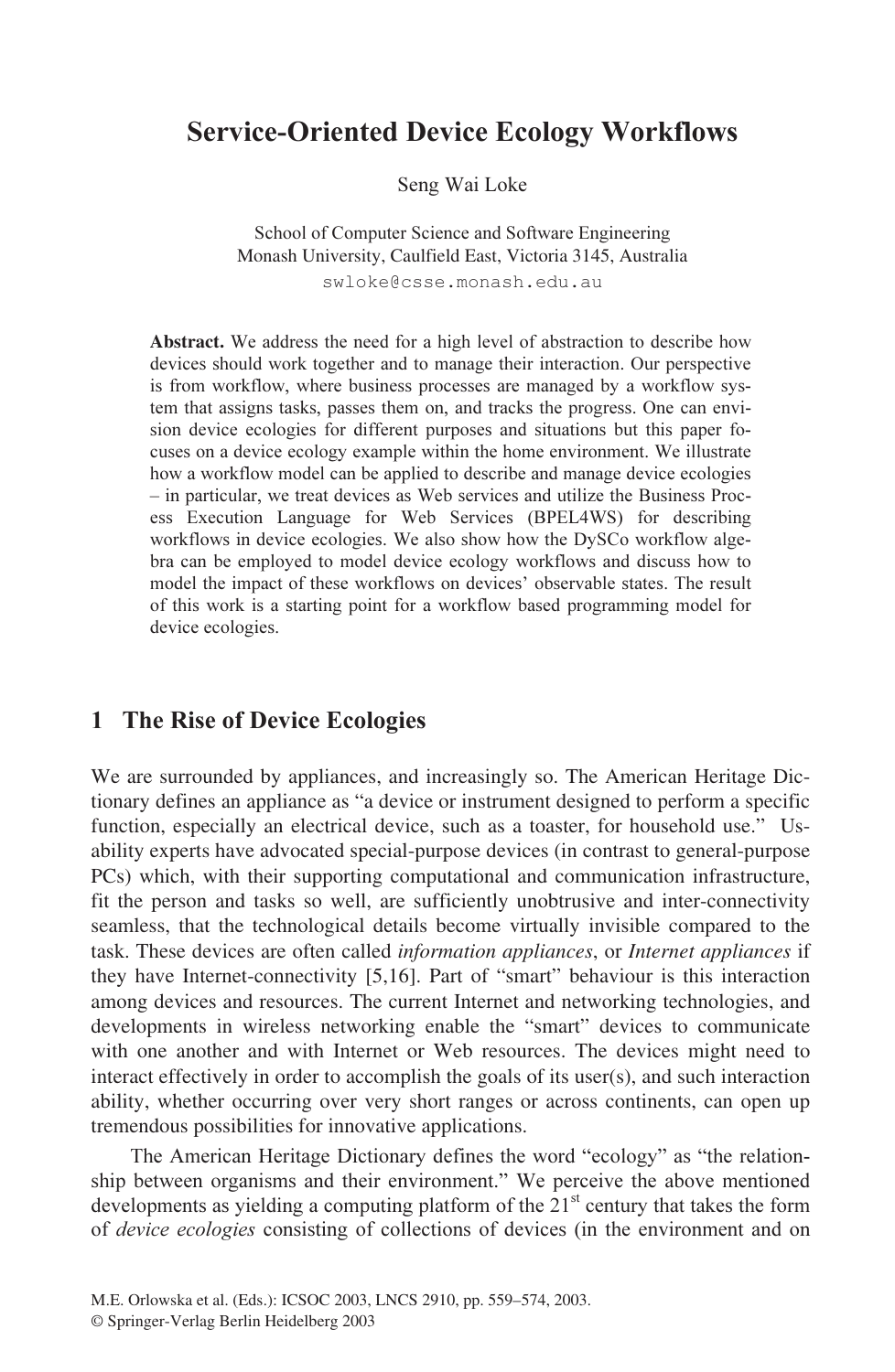users) interacting synergistically with one another, with users, and with Internet resources, undergirded by appropriate software and communication infrastructures that range from Internet-scale to very short range wireless networks. These devices will perform tasks and work together perhaps autonomously but will need to interact with the user from time to time.

There has been significant work in building the networking and integrative infrastructure for such devices, within the home, the office, and other environments and linking them to the global Internet. For example, AutoHan [19], UPnP [12], OSGI [13], Jini [21], and SIDRAH (with short range networking and failure detection) [8] define infrastructure and mechanisms at different levels (from networking to services) for devices to be inter-connected, find each other, and utilize each other's capabilities. Embedded Web Servers [3] are able to expose the functionality of devices as Web services. Embedding micro-servers into physical objects is considered in [15]. Approaches to modelling and programming such devices for the home have been investigated, where devices have been modelled as software components [9], as collections of objects [1], as Web services [14], and as agents [18,6]. However, there has been little work on specifying at a high level of abstraction (and representing this specification explicitly) how such devices would work together at the user-task or application level, and how such work can be managed.

In this paper, we address the need for a high level of abstraction to describe how devices should work together and to manage their interaction. Our perspective is from workflow, where business processes are managed by a workflow system that assigns tasks, passes them on, and tracks the progress. We can have device ecologies for different situations and purposes. Here, we focus on device ecologies within the home environment. We first provide some background in Section 2. Then, in Section 3, we illustrate how a workflow model can be applied to describe and manage device ecologies – in particular, we treat devices as Web services and utilize the Business Process Execution Language for Web Services (BPEL4WS) [2] for describing workflows in device ecologies. For short, we call such device ecology workflows *decoflows*. The idea of a DecoFlow Engine is outlined in Section 4. We also show, in Section 5, how the DySCo [17] workflow algebra can be employed to model decoflows and discuss how to model the impact of decoflows on devices' observable states. We conclude with future work in Section 6.

## 2 Preliminaries

### **2.1 Modelling Devices**

We model the observable and controllable aspects of devices as Web services as done in [14]. Such device modeling is not inconsistent with emerging standard models for appliances such as the AHAM Appliance Models [1], where each appliance (such as clothes washer, refrigerator, over, room air conditioner, etc) is modelled as a collection of objects categorized according to subsystems. In this paper, we assume that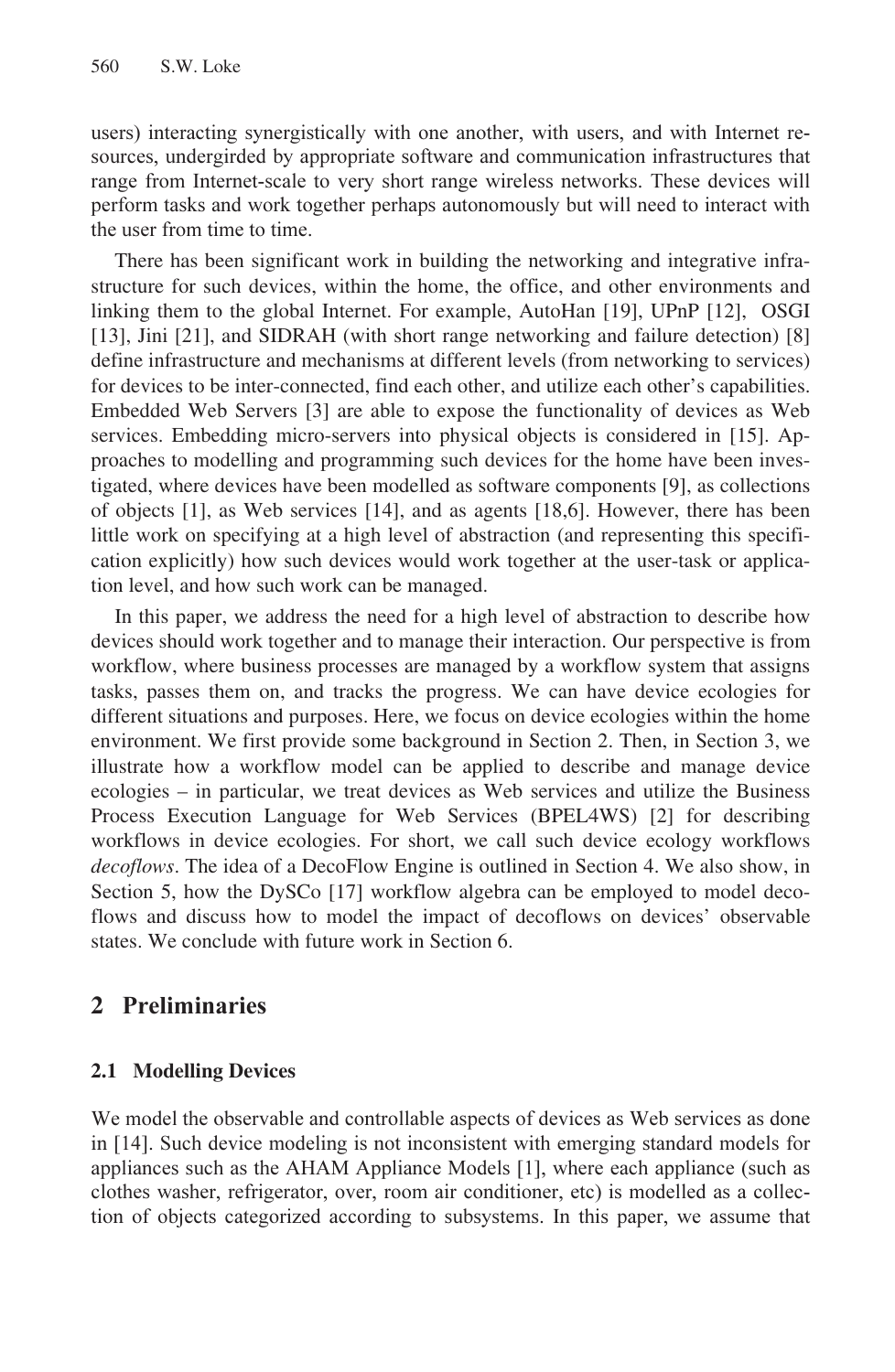aspects of devices can be directly observed and controlled by means of a collection of Web services, described using the Web Services Description Language (WSDL) [7]. We note that there will be aspects of the device which are not exposed as Web services.

### 2.2 **BPEL4WS**

BPEL4WS is an XML language for specifying business process behaviour based on Web services. Quoting from [22]:

"It (BPEL4WS) allows you to create complex processes by creating and wiring together different activities that can, for example, perform Web services invocations, manipulate data, throw faults, or terminate a process. These activities may be nested within structured activities that define how they may be run, such as in sequence, or in parallel, or depending on certain conditions."

BPEL4WS has language constructs for manipulating data, handling faults, compensating for irreversible actions, and various structured activities. BPEL4WS assumes that there is a central engine which is executing the workflow. A BPEL4WS process or workflow is viewed as the central entity invoking Web services associated with its (business) partners and having its own services invoked by partners (e.g., when the partner initiates the business process or receives results for a previously sent request). We describe the syntax and semantics of the BPEL4WS constructs together with our example below.

## 3 Modelling Device Ecology Workflows

### 3.1 An Example Decoflow

We consider a decoflow for someone we call Jane involving a television, a coffeeboiler, bedroom lights, bathroom lights, and a news Web service accessed over the Internet. Figure 1 describes this decoflow. The dashed arrows represent sequencing, the boxes are tasks, the solid arrow represents a control link for synchronization across concurrent activities, and free grouping of sequences (i.e., the boxes grouped into the large box) represents concurrent sequences.

This decoflow is initiated by a wake-up notice from Jane's alarm clock which we assume here is issued to the Device Ecology Workflow Engine (which we call the Decoflow Engine) when the alarm clock rings. This notice initiates the entire workflow. Subsequent to receiving this notice, five activities are concurrently started: retrieve news from the Internet and display is on the television, switch on the television, boil coffee, switch on the bedroom lights, and switch on the bathroom lights. Note the synchronization arrow from "Switch On TV" to "Display News on TV", which ensures that the television must be switched on before the news can be displayed on it. After all the concurrent activities have completed, the final task is to blink the bedroom lights, in order to indicate to Jane that the decoflow tasks have completed. This scenario was inspired by [4].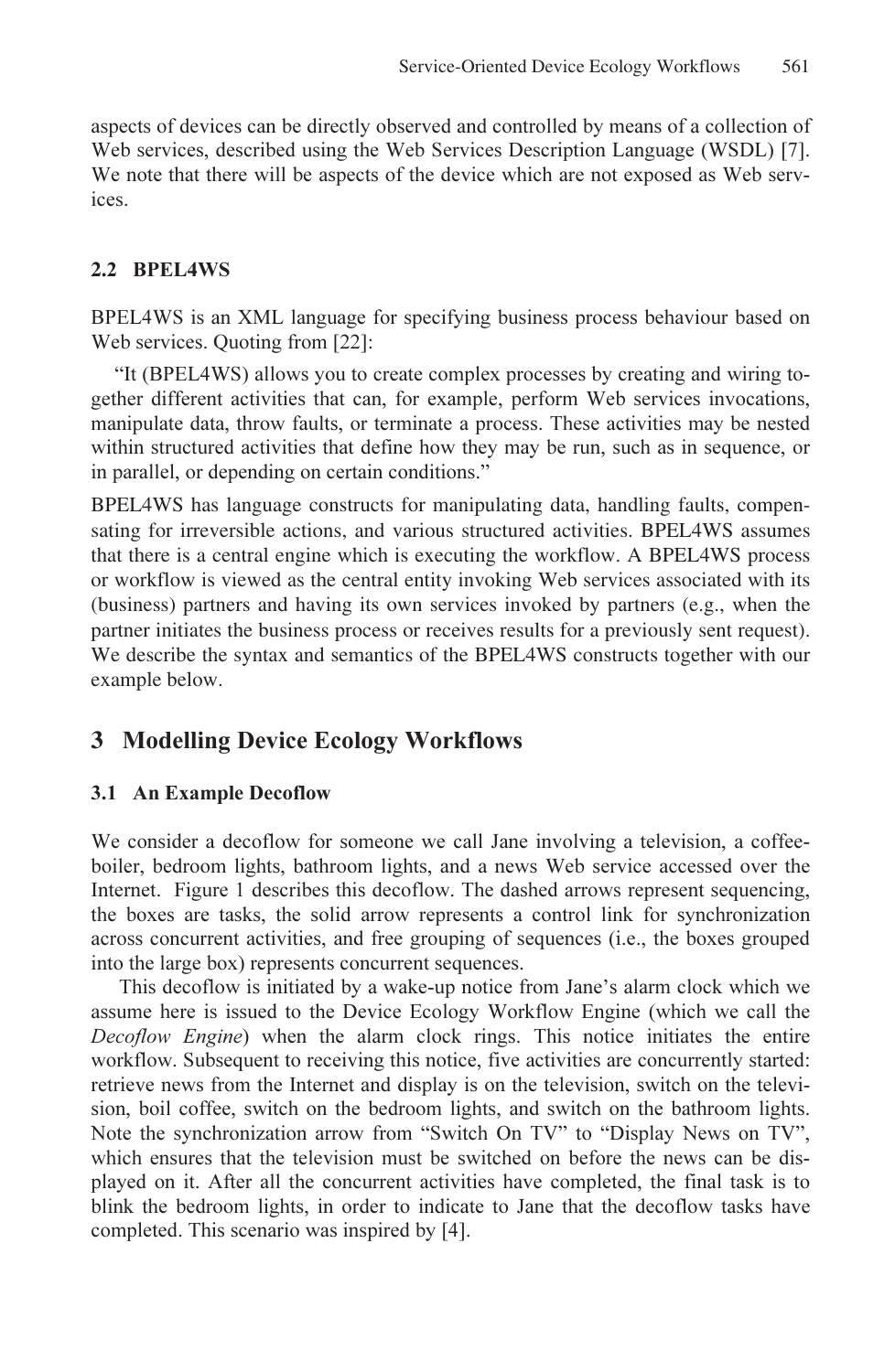

Fig. 1. A Device Ecology Workflow

### 3.2 The Decoflow in BPEL4WS

The above decoflow can be described using BPEL4WS. The process is given in outline as follows in Figure 2:

```
<sequence>
        <receive partnerLink="wakingUp"
                        portType="lns:wakeUpNoticePT"
                        operation="sendWakeUpNotice"
                        variable="WN">
        </receive>
        <flow>
                \langle\text{links}\rangle<link name="tv-to-news"/>
                \langle/links>
                <sequence>
                   <invoke partnerLink="newsRetrieval"
                        portType="lns:newsUpdatePT"
                        operation="requestNews"
                           inputVariable="newsRequest"
                                  outputVariable="newsInfo">
                   </invoke>
                   <invoke partnerLink="tv"
                           portType="lns:tvControlPT"
                        operation="displayOnTV"
```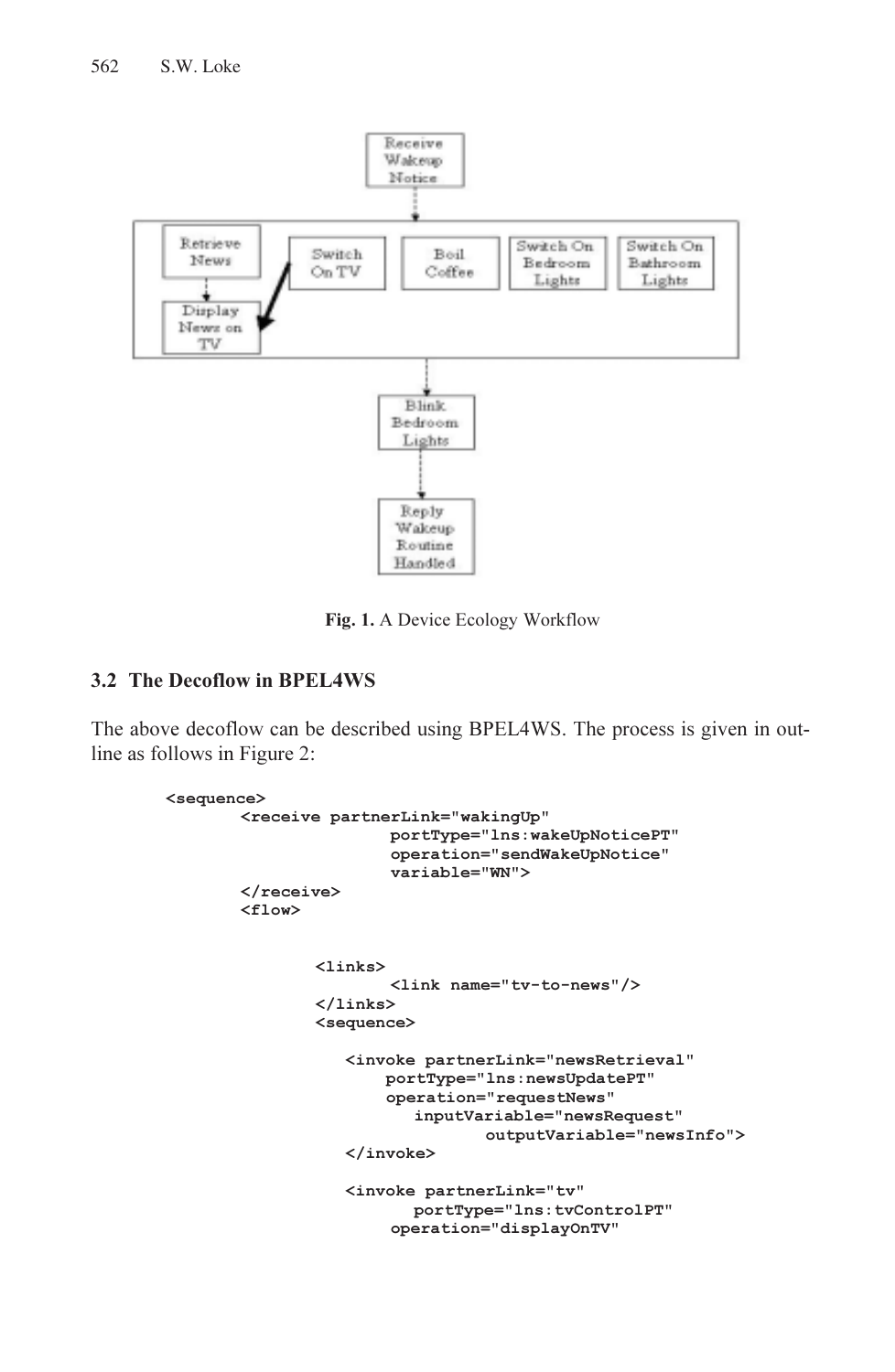```
inputVariable="newsInfo"
                       <target linkName="tv-to-news"/>
                  </invoke>
               </sequence>
               <invoke partnerLink="tv"
                      portType="lns:tvControlPT"
                       operation="sendTVCommand"
                       inputVariable="switchOnTVRequest">
                       <source linkName="tv-to-news"/>
                      </invoke>
               <invoke partnerLink="coffeeBoiling"
                       portType="lns:boilerControlPT"
                       operation="sendCoffeeBoilerCommand"
                       inputVariable="boilCoffeeRequest"">
               </invoke>
               <invoke partnerLink="bathroomLighting"
                      portType="lns:bathroomLightControlPT"
                       operation="sendLightCommand"
                       inputVariable="switchOnLightRequest">
               </invoke>
               <invoke partnerLink="bedroomLighting"
                       portType="lns:bedroomLightControlPT"
                       operation="sendLightCommand"
                       inputVariable="switchOnLightRequest">
               </invoke>
       \langle/flow>
       <invoke partnerLink="bedroomLighting"
               portType="lns:bedroomLightControlPT"
               operation="sendLightCommand"
               inputVariable="blinkLightRequest">
       </invoke>
       <reply partnerLink="wakingUp"
               portType="lns:wakeUpNoticePT"
               operation="sendWakeUpNotice"
               variable="WNHandled"/>
       \langle/reply>
</sequence>
```
Fig. 2. Outline of the process in BPEL4WS.

We first note the structure of the decoflow indicated by the following tags in Figure 2. The outermost <sequence>...</sequence> tags sequences the inner four activities encapsulated within the tags <receive...>...</receive>. <flow>...</flow>,<invoke...>...</invoke>, and <reply...>...</reply>:

- The first <receive...>...</receive> activity and the final <re- $1_{\cdot}$  $p \perp y \ldots > \ldots < r$  ep $\perp y$  activity represents the DecoFlow Engine receiving the wake-up notice, and informing the alarm clock that the wake-up notice has been handled.
- The <flow>...</flow> tags indicate that the five immediately nested ac- $2.$ tivities, i.e., the  $\leq$ sequence $\geq$ ... $\leq$ /sequence $\geq$  activity and the four  $\leq$ invoke...>...</invoke> activities are to be carried out concurrently.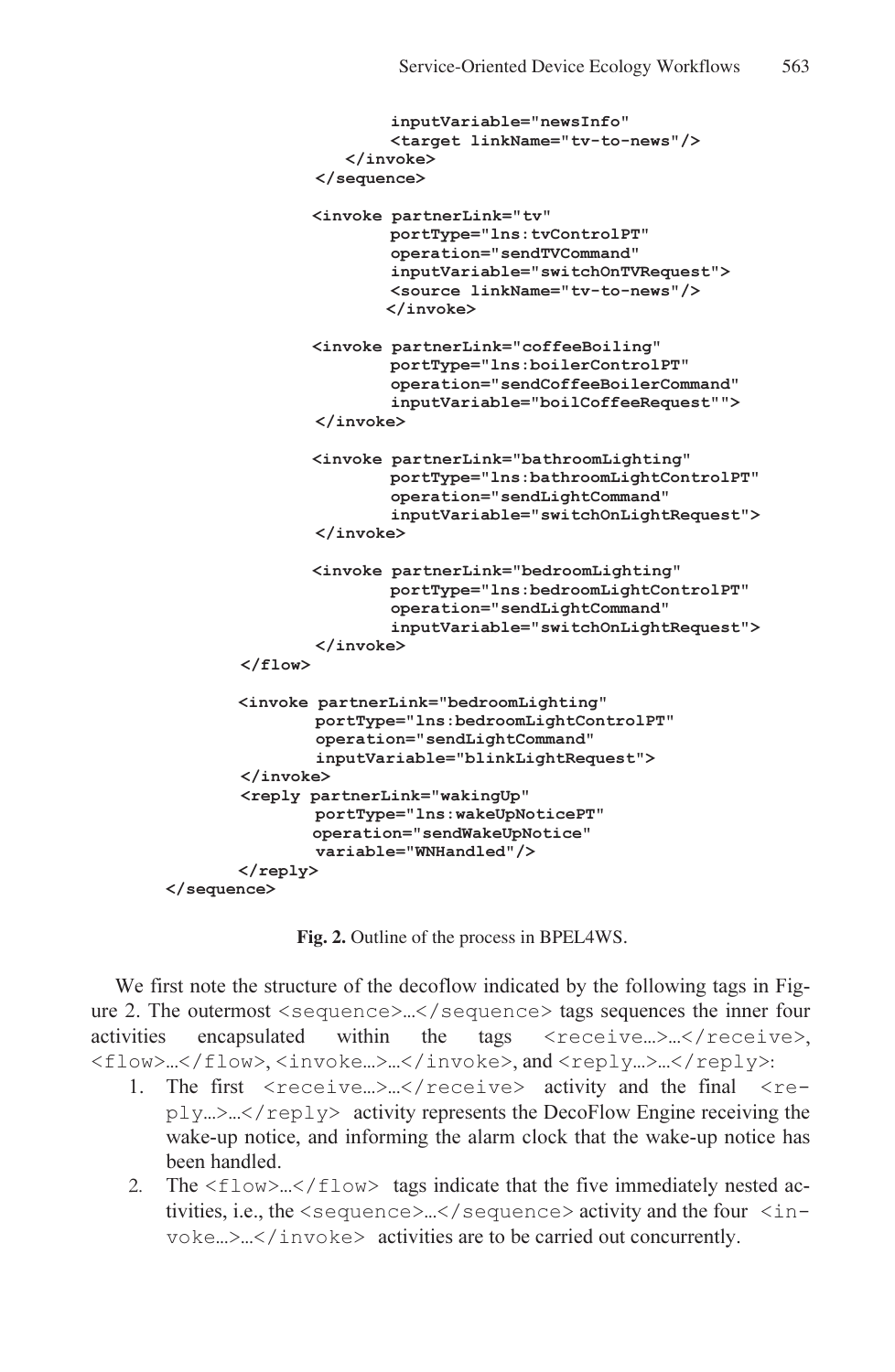- 3. The second last <invoke...>...</invoke> blinks the bedroom lights before replying the alarm clock.
- 4. The <link>...</link> from tv to news represents the dependency of the display news operation on the switch on television operation. Note that the switch on television operation is the source and the display news operation is the target, since the target depends on the source, and so, the source must complete before the target begins.

BPEL4WS has the notion of partner link, where a partner has a relationship with the business process, and represents both a consumer of a service provided by the business process and a provider of a service to the business process. In this context, a partner relationship between a decoflow and a device signifies that the device is used in the decoflow. A partner link can be defined by two roles, one to be played by the partner and the other by the business process. Sometimes only one role is given in a partner link definition implying that the partner expresses a willingness to link with the business process without placing any requirements on the business process, or conversely, i.e. the business process links with other partners without requirements on the partner. In this context, such roles provide semantics as to the role played by a device for that decoflow. For example, the following partner link is between the decoflow and the television, where the television is viewed as a service.

```
<plnk:partnerLinkType name="tvLT">
    <plnk:role name="tvService">
           <plnk:portType name="pos:tvControlPT"/>
    </plnk:role>
</plnk:partnerLinkType>
```
There is only one role in this definition, and it is to be taken up by the television. The port type given is a communication endpoint for accessing television controls. Note that only one role is given and is taken up by the device. The decoflow need not provide any services in this partnership with the television.

Associated with each port type is one or more operations, corresponding to Web service methods. For example, the tvControl port type has the displayOnTV operation.

```
<portType name="tvControlPT">
    <operation name="displayOnTV">
           <input message="pos:newsInfoMessage"/>
           <fault name="cannotCompleteWN"
    message="pos:WNFaultType"/>
    </operation>
</portType>
```
If there is fault with the invocation of this operation, the fault handler is invoked as explained later.

Using such partner link types, actual partner links can be defined. For example, the following partner link is an instance of the tv partner link type, where the partner or the device's role is specified as one offering the television service. Since there is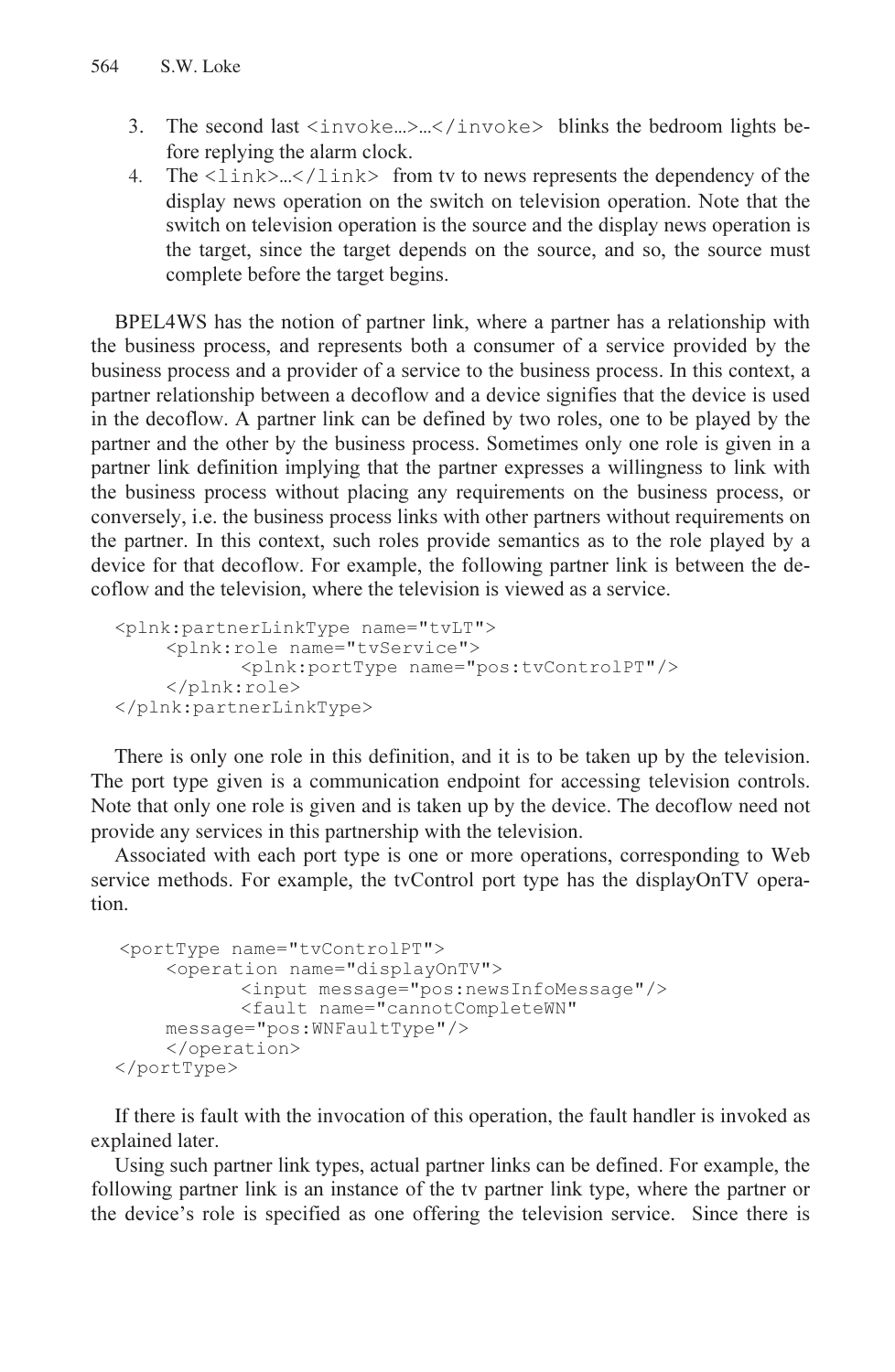only one role, no requirements are placed on the decoflow (or the DecoFlow Engine) in this partner relationship between the decoflow and the television.

```
<partnerLink name="tv"
      partnerLinkType="lns:tvLT"
      partnerRole="tvService"/>
```
But consider the following partner link type and its instance partner link.

```
<plnk:partnerLinkType name="wakingUpLT">
    <plnk:role name="wakingUpService">
           <plnk:portType name="pos:wakeUpNoticePT"/>
    </plnk:role>
</plnk:partnerLinkType>
    <partnerLink name="wakingUp"
           partnerLinkType="lns:wakingUpLT"
           myRole="wakeUpService"/>
```
The partner link type defines only one role but unlike the partner link type definition for the television, this role is taken up not by a device but by the decoflow instead. Also, since there is only one role, no requirements are placed on a partner device in this partner relationship between a device (which we have assumed is an alarm clock) and the decoflow. In other words, the decoflow offers this wakingUp-Service to any device, or any device can issue a wake up notice to initiate an instance of this decoflow, but only because we have defined the decoflow in this way.

Partner relationships with the other devices and their port types are similarly defined. We have not assumed an ontology for describing partner relationships and port types. In practice, device standards such as [1] can be used to specify the operations and port types for the respective devices. Through the use of such standards, such operations can be expected of different appliances (even of different manufacturers) as long as they adhere to the standards. We can view defining such partner relationships between a device and a decoflow as defining an abstraction (of some aspects) of the device which will be utilized in the decoflow, where this abstraction of the device is a subset of the device's capabilities (as accessed by their corresponding operations).

#### 3.3 A Library of Decoflows

The above decoflow is only one example of how a wake-up routine can be captured. There could be other routines such as come-home-from-work routines or entertainguests routines, etc, which can be captured in decoflows. A library of decoflows can be constructed, indexed on particular situations.

We also note that some of these decoflows might not be invoked by the user (or through the user's initiative) but by devices' own initiative. For example, a device might initiate a decoflow to further secure a home if it detects unwanted intruders when the owners are out for dinner, or initiate a decoflow to replenish (e.g. to order) certain household items based on a provided budget. A decoflow initiated by a device can be programmed to seek human approval for more critical tasks.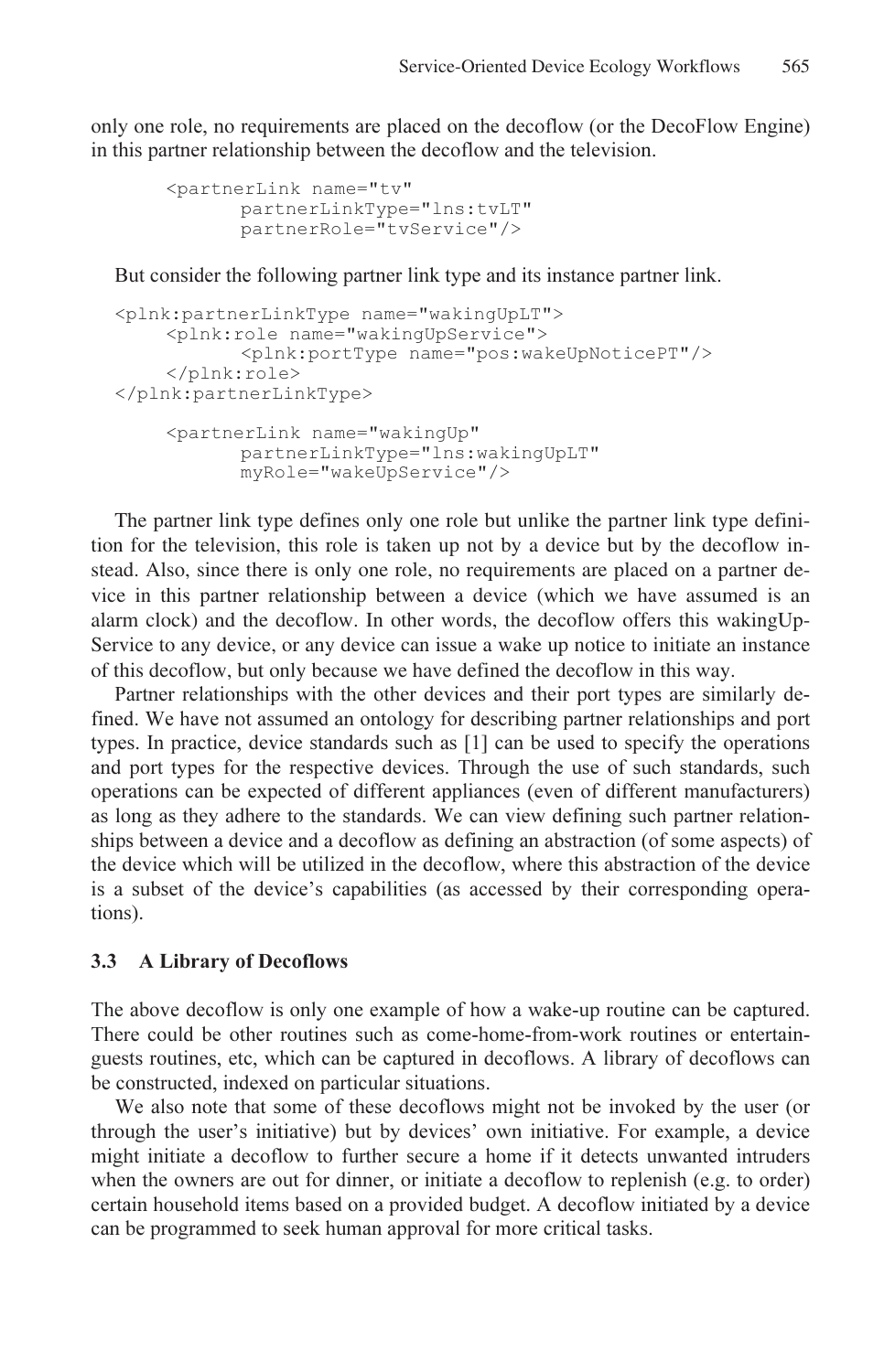## 4 Decoflow Execution via the Device Ecology Workflow Engine

The above workflow can be executed by the DecoFlow Engine, as Figure 3 illustrates.



Fig. 3. DecoFlow Engine interacting with Device Ecology

The cubes represent devices and the bi-drectional arrows indicate messages exchanged with these devices while executing a decoflow specification. We assume the devices are described and connected to the DecoFlow Engine via some underlying networking and service infrastructure such as UPnP. The DecoFlow Engine is in charge of invoking the appropriate Web services on the devices, in order to request resources to perform tasks and maintaining the execution state of the process.

The execution state of the process are recorded in one or more declared variables such as the following, whose values can be used as inputs to operations or to store outputs of operations.

```
\langle \text{variables} \rangle<variable name="WN" messageType="lns:WNMessage"/>
       <variable name="newsRequest"
             messageType="lns:newsRequestMessage"/>
       <variable name="newsInfo"
             messageType="lns:newsInfoMessage"/>
       <variable name="boilCoffeeRequest"
       messageType="lns:boilCoffeeRequestMessage"/>
       <variable name="switchOnLightRequest"
      messageType="lns:switchOnLightRequestMessage"/>
       <variable name="blinkLightRequest"
       messageType="lns:blinkLightRequestMessage"/>
       <variable name="switchOnTVRequest"
             messageType="lns:switchOnTVRequestMessage"/>
       <variable name="WNHandled"
             messageType="lns:WNHandledMessage"/>
       <variable name=
       "WNFault" messageType="lns:WNFaultType"/>
\langle/variables>
```
It is too simplistic to assume that the decoflow will complete without any problems. BPEL4WS has constructs for defining fault handlers and for throwing exceptions. For example, the following description states that if a fault occurs in the invo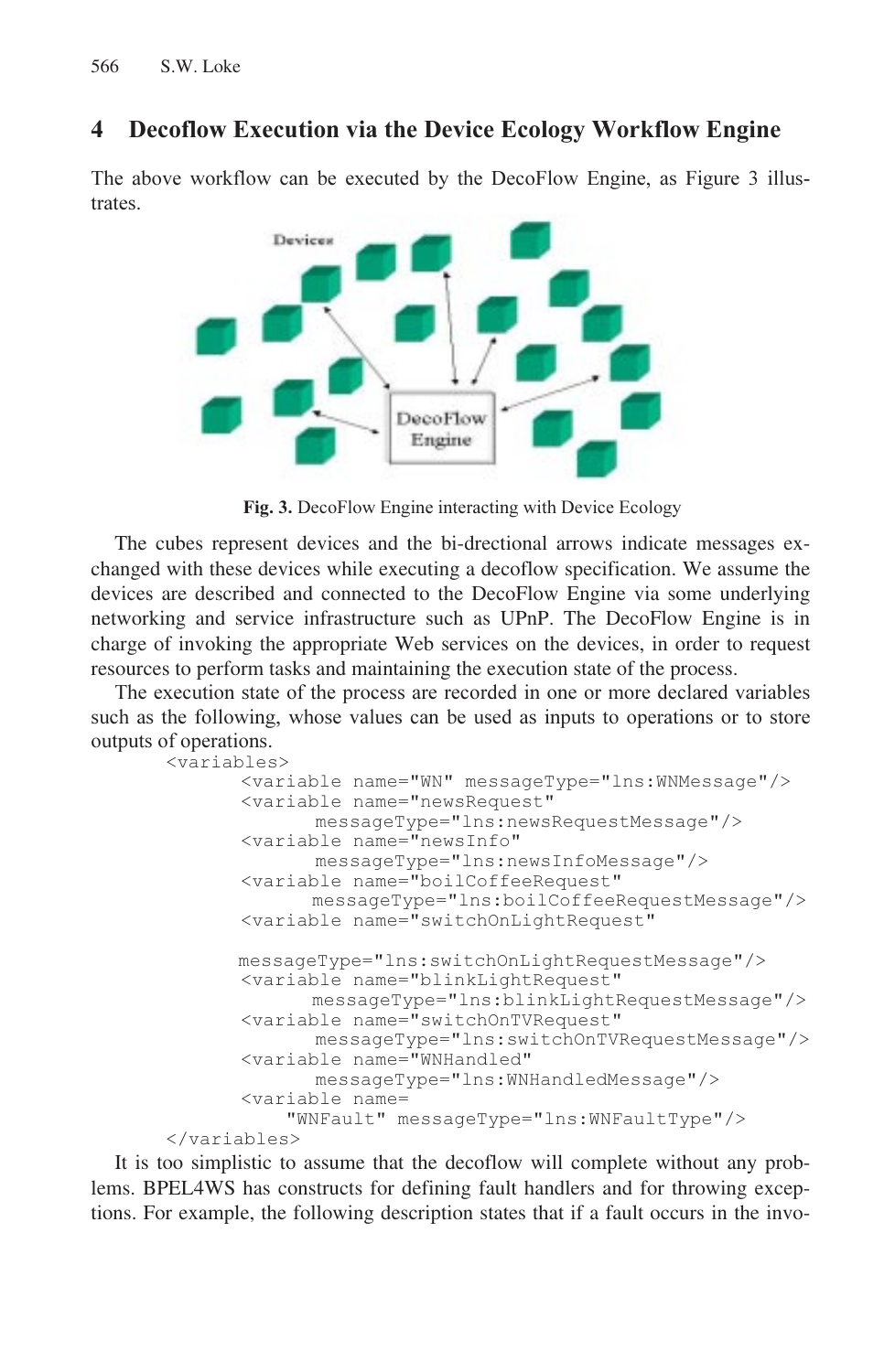cation of an operation, i.e., the wake up routine (as defined by the decoflow) cannot be completed, a reply is sent to the alarm clock that there has been a fault.

```
<faultHandlers>
       <catch faultName="lns: cannotCompleteWN"
             faultVariable="WNFault">
             <reply partnerLink="wakingUp"
                    portType="lns:wakeUpNoticePT"
                    operation="sendWakeUpNotice"
                    variable="WNFault"
                    faultName="cannotCompleteWN"/>
      </catch>
```
</faultHandlers>

By including the following declaration in port type definitions <fault name=

"cannotCompleteWN" message="pos:WNFaultType"/> operations can be associated with the fault handler by means of the common fault name.

## 5 Formal Modelling of Devices' Decoflow and Changes in **Observable States**

To the author's knowledge, BPEL4WS has not yet been given a formal semantics. But a basic formalization for workflow is given in a process algebraic manner for the DySCo framework [17], where the basic tasks in these workflows are Web service invocations. By modelling the controllable and observable aspects of devices as Web services, we can employ this formalisation in specifying decoflows.

From a given device's point of view, assuming that the device has an observable state, we would also like to model the changes to the device's observable state as the decoflow executes. Some of the activities of the decoflow can affect the device's observable state (for example, if the activity is one which invokes a Web service of the device) but there will be activities of the decoflow which does not affect the device's observable state (e.g., if the activity invokes a Web service of some other device). A device can also, with respect to external observers, spontaneously move from one observable state to another, that is, the device might change its observable state without sending or receiving any messages. Such spontaneous moves has been modelled in [20], where agents are modelled with observable states and the observable state of an agent can spontaneously change, spontaneous in the sense that it changed without the agent receiving any messages. The assumption there is that the spontaneous change is due to the agent's own internal processes, and represents the proactive nature of these agents. We can similarly model devices with such spontaneous changes, where spontaneity is with respect to a given decoflow and is in the sense that the change is not due to any of the activities of the decoflow being considered. In reality, such changes, thought spontaneous, might be due to some other decoflow that is concurrently executing, or due to actions of other users directly on the device – for example, before the decoflow instructs the bathroom lights to turn on, the user might have already turned it on.

Below, we present a basic formalization of decoflow including synchronization between concurrent activities based on the DySCo formalization in [17]. Other for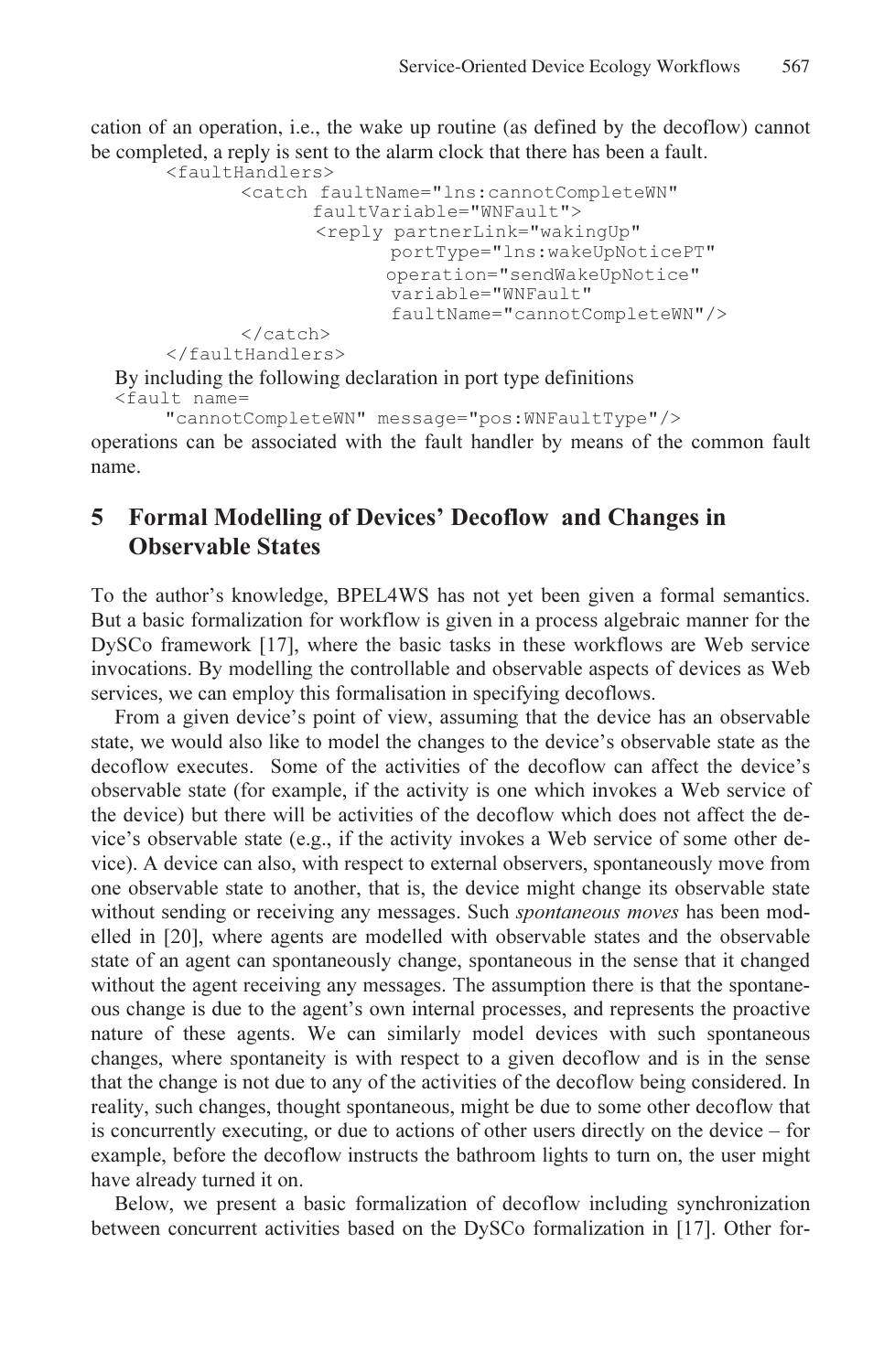malizations for service-oriented workflows might also be used. We need only consider global state in decoflows. We also provide transition rules that can be used to model changes in a device's observable state.

### 5.1 Decoflows with DySCo

The grammar for decoflows are given as follows.  $W ::$ 

| = £              | empty decoriow |                                                             |
|------------------|----------------|-------------------------------------------------------------|
| $\vert$ T        | task           | where                                                       |
| $\vert W.W$      | sequence       | $T ::= t_{d}(\sigma) . \lambda(n)$                          |
| $\mid W +_{c} W$ | choice         | $\lambda'(n)$ , t <sub>d</sub> $(\sigma)$                   |
| $\mid W \mid W$  | concurrency    | $\left  \begin{array}{c} t_{d}(\sigma) \end{array} \right $ |
| $\perp$ !W       | loop           |                                                             |

where W represents a decoflow,  $\lambda(n)$  and  $\lambda'(n)$  represents the source of a synchronization link named n and the target of the synchronization link, respectively,  $t_d(\sigma)$ represents a task utilising device d with actual parameters given by  $\sigma$ : N ->V (where N is a set of variable names and V is a set of values), T is a task suffixed by a source of a synchronization link, a task prefixed by a target of a synchronization link, or a task without any synchronization links. The condition c for choice is a binary function with domain N. This formulation of workflows is the same as that in DySCo but with a definition of task that includes synchronization links, and resource is, in our case, a device. The task, in our case, assuming we use BPEL4WS operations, is an operation on a device, which is either an invoke, receive or reply.

The labelled transition system comprises the following rules of the form

 $(label) \frac{premises}{\cdot}$ taken from  $[17]$ :

$$
(step) \frac{\sigma' = \rho(t, d, \Omega \triangleright \sigma)}{\Omega :: t_d(\sigma) - \rho \rightarrow \Omega \triangleleft \sigma' :: \varepsilon}
$$

where  $\varphi$  represents information to be made externally visible as a result of the action. In decoflows, we can interpret this to mean a signal given to the user that the task has been carried out.  $\Omega$  represents the global state of the workflow. The functions ( $\omega$ ) and  $(\overline{\omega})$  are used to extract information from the global state and to feed information into the global state respectively.  $\rho$  is a function representing the results of the execution of a task

$$
(loop) \frac{}{\Omega::!W \xrightarrow{\tau} \Omega::W(!W)}
$$

where  $\tau$  represents null visible information.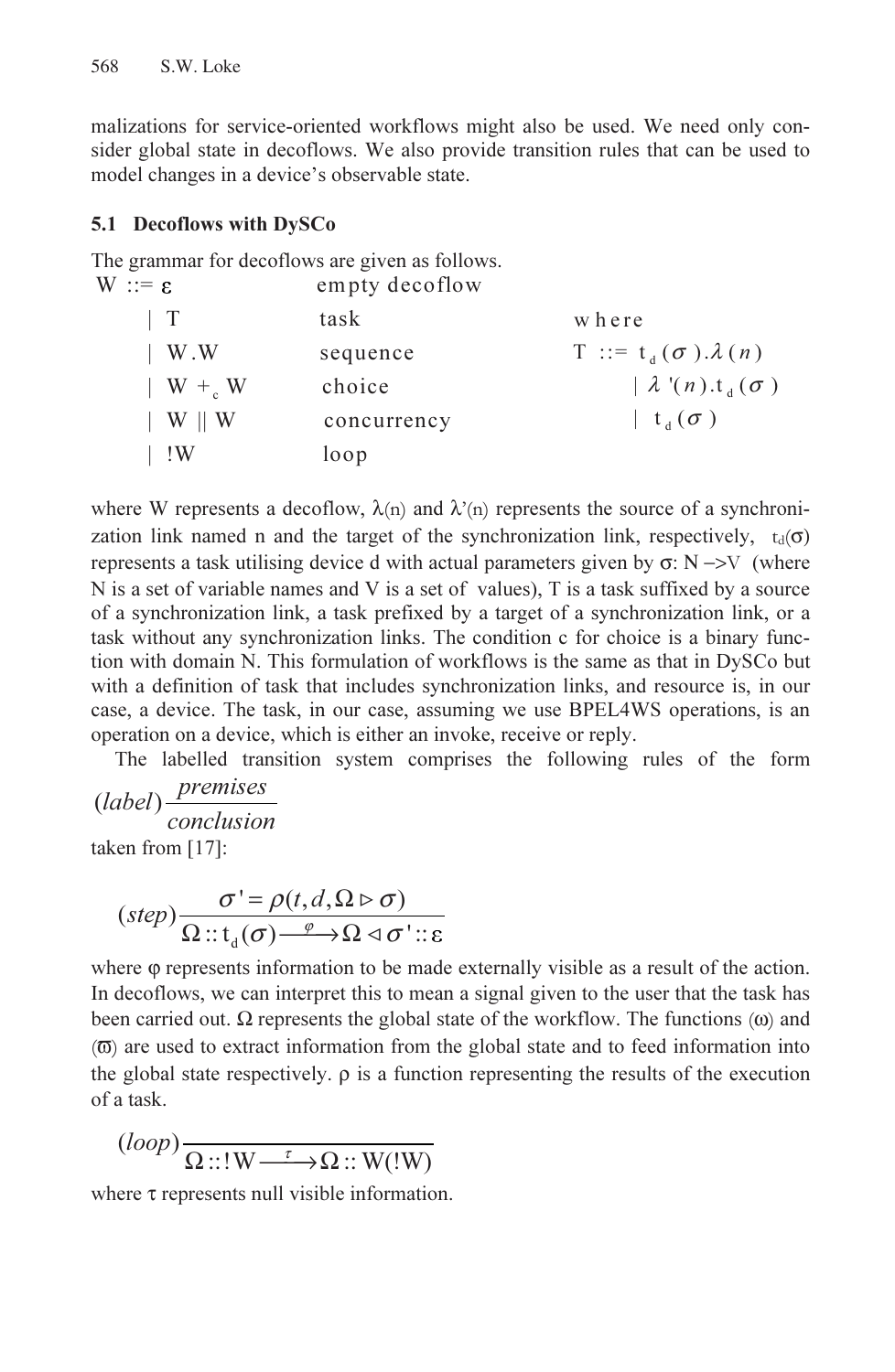Sequence is represented as follows:

$$
(seq1) \frac{\Omega::W1 \stackrel{\alpha}{\longrightarrow} \Omega':W1'}{\Omega::W1.W2 \stackrel{\alpha}{\longrightarrow} \Omega':W1.W2}
$$

$$
(seq2) \frac{\Omega::W1.W2 \stackrel{\alpha}{\longrightarrow} \Omega::W1.W2}{\Omega::\varepsilon.W2 \stackrel{\tau}{\longrightarrow} \Omega::W2}
$$

The symbol  $\alpha$  represents visible information. Choice depends in the binary function c whose evaluation determines which alternative to execute. Two rule are given which represents the non-determinism.

$$
(choice1) \frac{eval(c)=1}{\Omega::W1+_{c}W2-\tau \to \Omega::W1}
$$
  

$$
(choice2) \frac{eval(c)=2}{\Omega::W1+_{c}W2-\tau \to \Omega::W2}
$$

Concurrency is given by the following four rules:

$$
(conc1) \frac{\Omega::\lambda(n).W1||\lambda'(n).W2 \longrightarrow \Omega::W1||W2}{\Omega::W1||W2 \longrightarrow \Omega'::W1'||W2}
$$
  

$$
(conc2) \frac{\Omega::W1 \longrightarrow \Omega'::W1'||W2}{\Omega::W1||W2 \longrightarrow \Omega'::W2'}
$$
  

$$
(conc3) \frac{\Omega::W2 \longrightarrow \Omega'::W2'}{\Omega::W1||W2 \longrightarrow \Omega'::W1||W2'}
$$
  

$$
(conc4) \frac{\Omega::W1 \longrightarrow \Omega'::W1' \quad \text{and} \quad \Omega::W2 \longrightarrow \Omega"::W2'}{\Omega::W1||W2 \longrightarrow \Omega:V\Omega"::W1'||W2'}
$$

The four rules represent the different possibilities in concurrent execution, either we resolve a synchronization link, W1 executes first, W2 executes first, or both executes at the same time. The operator  $\sigma$ combines the two resulting states, perhaps serializing the updates. Note that concurrent access to  $\Omega$  has not been represented explicitly. The first rule (conc1) is not in DySCo, but the rest are. (conc3) is not necessary since the concurrency operator is commutative (but is added for comparison with  $[17]$ ). In addition, as observed from  $(conc1)$ , execution cannot continue if the workflow is such that there is no matching source and target for each synchronization link.

The example decoflow given earlier can be expressed using the following expression:

 $\text{rcv}_a$ .  $((\text{inv}_b.(\lambda'(\text{tn}).\text{inv}_c)) \parallel (\text{inv}_d. \lambda(\text{tn})) \parallel \text{inv}_e \parallel \text{inv}_f \parallel \text{inv}_g)$ .  $\text{inv}_h$ .  $\text{rep}_a$ 

where  $rcv_a$  is a receive via the sendWakeUpNotice operation,

 $inv<sub>b</sub>$  is an invocation of the requestNews operation,

 $inv_c$  is an invocation of the displayOnTV operation prefixed by the link target,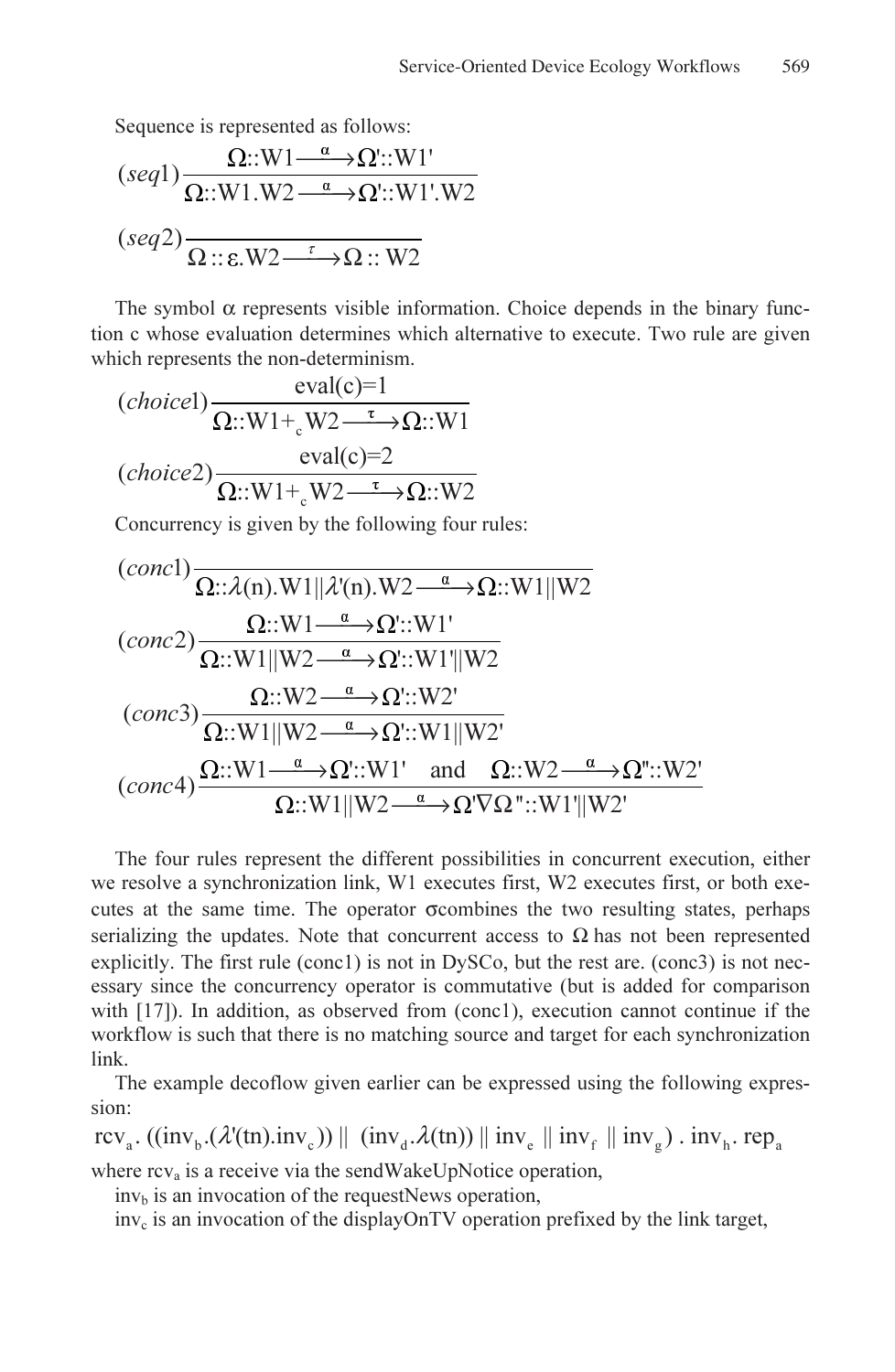$inv_d$  is an invocation of the switchOnTVR equest operation

suffixed by the link source,

inv<sub>e</sub> is an invocation of the sendCoffeeBoilerCommand operation,

 $inv_f$  is an invocation of the sendLightCommand operation for the bathroom,

 $inv_{\alpha}$  is an invocation of the sendLightCommand operation for the bedroom,

```
inv_h is an invocation of the sendLightCommand operation
```
to blink the bedroom lights,

and rep<sub>a</sub> is a reply to the sendWakeUpNotice operation.  $\lambda$ (tn) and  $\lambda'$ (tn) corresponds to the source and target of the "tv-to-news" link.

The execution proceeds as follows:

 $\text{rcv}_a$ .  $((\text{inv}_b \cdot (\lambda'(\text{tn}).\text{inv}_c)) \parallel (\text{inv}_d \cdot \lambda(\text{tn})) \parallel \text{inv}_e \parallel \text{inv}_f \parallel \text{inv}_g)$ .  $\text{inv}_b$ .  $\text{rep}_a$  $\longrightarrow$  (using seq)  $((inv_h.(\lambda'(tn).inv_c)) \parallel (inv_d. \lambda(tn)) \parallel inv_e \parallel inv_f \parallel inv_g)$ .  $inv_h$ . rep<sub>a</sub>  $\longrightarrow$  (using conc repeatedly, and by commutativity of ||)  $(\lambda(\text{tn})|| (\lambda'(\text{tn}).\text{inv}_{c}) || \varepsilon || \varepsilon || \varepsilon)$ . inv<sub>h</sub>. rep<sub>a</sub>  $\longrightarrow$  (using concl)  $(\varepsilon \parallel \text{inv}_{c} \parallel \varepsilon \parallel \varepsilon \parallel \varepsilon)$ . inv<sub>h</sub>. rep<sub>a</sub>  $\longrightarrow$  (using seq, and since  $\varepsilon \parallel W = W$ )  $inv_h$ . rep<sub>a</sub>  $\longrightarrow$  (using seq)  $rep<sub>a</sub>$  $\longrightarrow$  (using seq)  $\mathcal E$ 

### 5.2 Modelling Changes in Devices' Observable States

Now we turn to the modelling of a device's observable state. Given a device d, we can model d's possible changes in observable states as a decoflow is being executed. Suppose D represents d's initial observable state. Then, after executing a decoflow W, we would like to compute the series of observable states that d goes through when W is executing, i.e.  $D^1$ ,  $D^2$ ,  $D^3$ ,  $D^4$ , ...,  $D^n$ , where  $D \xrightarrow{W} D^n$ . Note that not all the operations in W will affect d. Suppose that only two operations in W affects d, namely  $t_d(\sigma)$  and  $t^2_d(\sigma)$ , and that these two operations are sequenced in W, i.e. W = W'.  $t_d(\sigma)$ . W''.  $t_d(\sigma)$ . W''', for some W', W'', and W'''. Also, suppose we have  $D \xrightarrow{t_d(\sigma)} D'$  and  $D' \xrightarrow{t'_d(\sigma')} D''$ . Then,  $D \xrightarrow{W} D''$ .

If we now consider a set of devices  $(d1, d2, d3, ..., dk)$ , we can work out the effect of a decoflow W on the collective observable state of the devices:

 $(D_1, D_2, ..., D_k) \xrightarrow{W} (D_1, D_2, ..., D_k)$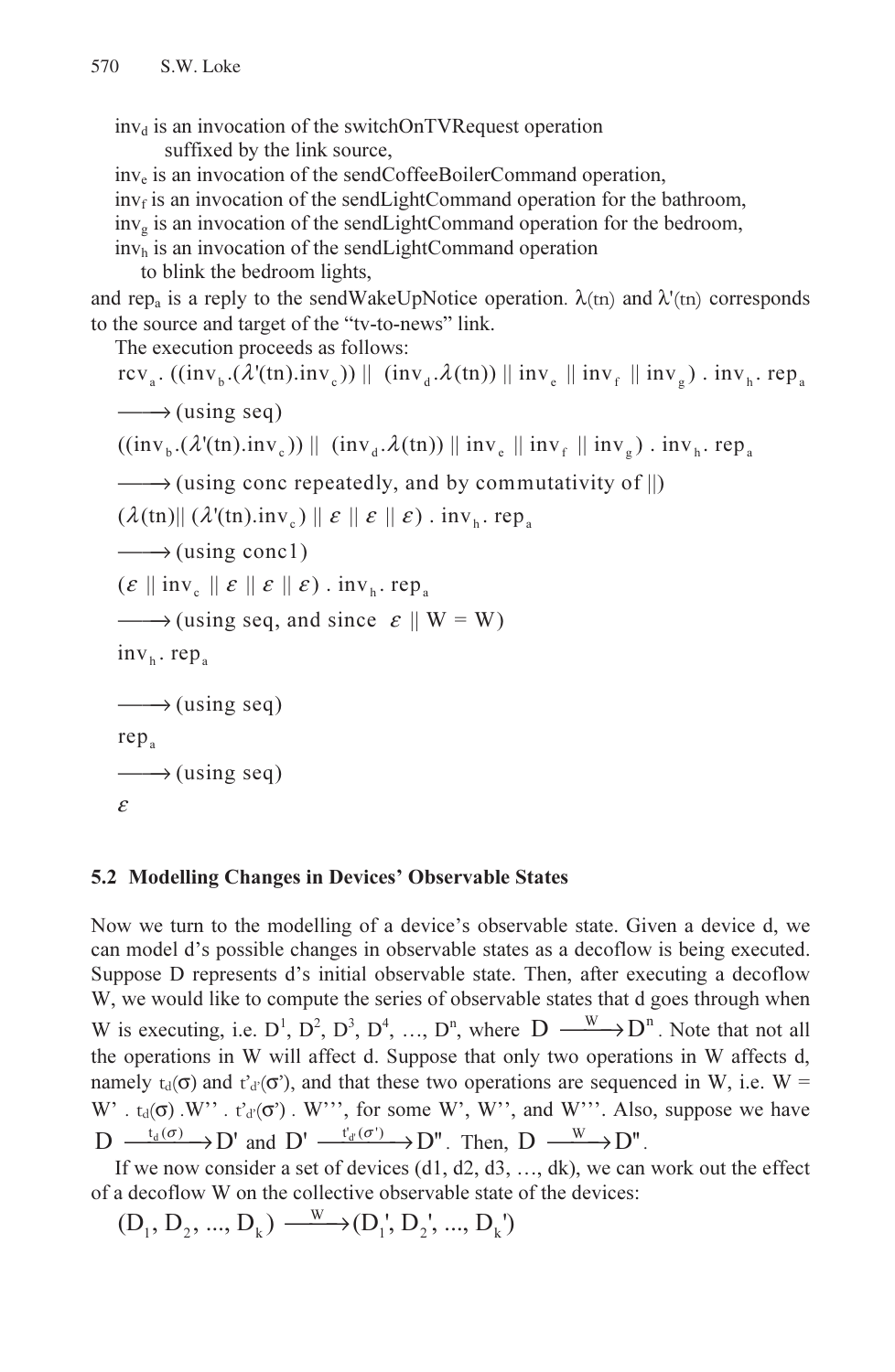If we perform analysis on  $(D_1, D_2, ..., D_k)$ , we can predict particular effects of the decoflow W. For example, we can define a function num lights on on the collective observable states of the devices, where *num\_lights\_on*  $(D_1, D_2, ..., D_k)$  is the number of lights which have been switched on in the given state  $(D_1, D_2, ..., D_k)$ . By simulating the execution of W on the devices, we can determine if W will produce a collective observable state where *num\_lights\_on* ( $D_1$ ,  $D_2$ , ...,  $D_k$ ) > 20. A similar analysis technique can also be used to determine if a decoflow will ever switch a device on or off, and what circumstances will prevent a device from being switched off.

In reality, the problem is more complex. One complexity is due to two avenues by which a device can be controlled. One is via the system, and the other is direct control by a human user. For example, a light can be switched on manually by the user or automatically by the system in one or more decoflows. Thus, with respect to a decoflow, not all the changes in a device's observable state is due to actions of that decoflow. A user or another concurrently executing decoflow might have changed the device's observable state. To model changes in state not due to a given decoflow, we introduce the idea of *spontaneous state changes* analogous to the spontaneous moves mentioned earlier. With such spontaneous state changes, using the example of the effect of W on D above, we might not have  $D \xrightarrow{W} D''$ anymore, but  $D \xrightarrow{W} D^{\prime\prime\prime}$  for some  $D^{\prime\prime\prime} \neq D^{\prime\prime}$ , due to spontaneous state changes apart from the actions of W on d. Because it is practically impossible to predict when such spontaneous state changes might occur, when we analyse the effect of W, we do so with an assumption about the set of possible spontaneous moves that might occur during the execution of W, i.e. this set of spontaneous moves become a parameter to the analysis.

For example, suppose we have the following transition rule that defines only one possible spontaneous move of a device, which in this example, is a lamp with two observable states ("off", denoted by D, and "on", denoted by D'):  $D'$  user switch off  $\rightarrow$  D. The user can only switch off the lamp but the system can switch it on or off automatically. The device can be switched on or off via a Web service invocation:  $D \xrightarrow{\text{sendLightCommand}(on)} D'$  and  $D' \xrightarrow{\text{sendLightCommand}(off)} D$ . Given a decoflow W which includes these invocations, the transition rule for the user's possible action, and that the initial state of the lamp is "off", we can determine what possible states the lamp can be in at any point in the execution of W. Suppose, at a given point in time, W has partially executed, and so far, has not invoke any services on the lamp, then the lamp must be in the "off" state at this point, since the user cannot switch it on.

The above example is intentionally simple. More generally, analysis can be done to determine if a given decoflow will cause undesirable effects on the device ecology as a whole, i.e. to verify *safety properties* of the decoflow with respect to a device ecology, or whether the decoflow will result in intended effects, i.e. to ensure liveness *properties*. Liveness properties include the property of a decoflow completing, but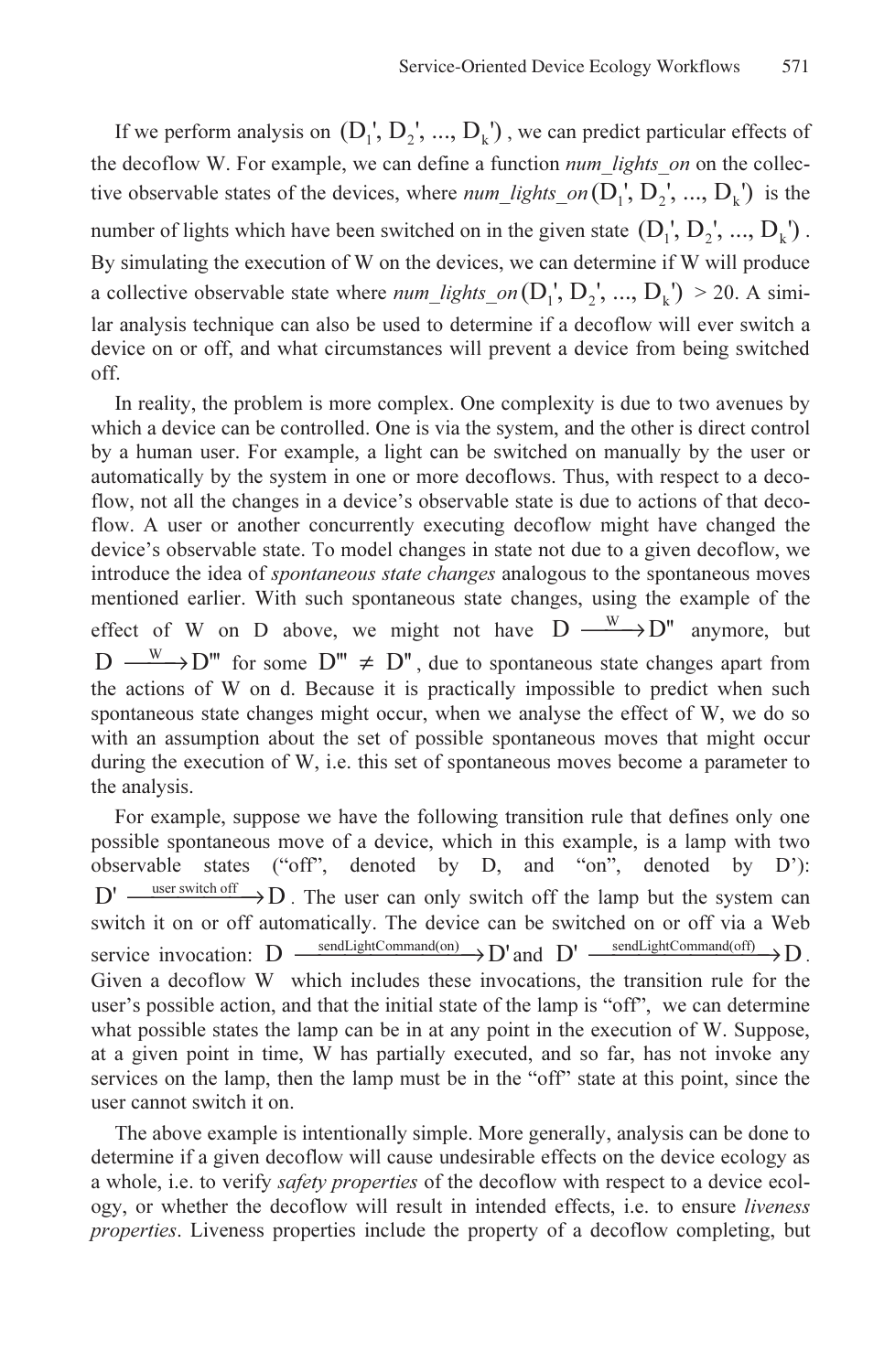also that it completes with intended effects. The user can pose "what-if" questions to the DecoFlow System situated between the user and the device ecology to examine properties of decoflows before executing them.

## 6 Conclusions and Further Issues

We have shown by example how BPEL4WS can be used to model device ecology workflows where devices are modelled as a collection of Web services. Note that these means that any other Internet based Web service can be integrated into the same workflow with these devices and existing Web service technology can be applied to interact with these devices. BPEL4WS is a practical language but has not been given a formal semantics. Hence, we have also adapted the DySCo algebraic workflow model for device ecology workflows or decoflows. Lastly, we have outlined how to analyse the effect of a decoflow on a collection of devices' observable states. We note that state space explosion can potentially occur and will require further experimentation to determine what size of device ecologies and device complexity can be tractably tackled. The result of this work is a basis for a workflow based programming model for device ecologies. Another contribution of this work is the proposal of a technique to analyze (e.g., by simulation) or to prove properties of decoflows, where a property of a decoflow is about an effect that a decoflow can have on a device or a collection of devices. We are currently investigating a prototype implementation over UPnP. A number of outstanding issues need to be addressed:

- 1. When should a decoflow be triggered and stopped? A decoflow may start a process involving a number of devices and have long lasting effects. Hence, there should not only be facilities to terminate a decoflow but perhaps also to compensate for a cancelled decoflow.
- 2. How can the user perceive the progress of the workflow, and intervene freely? This is as much a Human-Computer Interaction issue as it is a distributed computing one. Even non-technically minded users should be able to flexibly intervene, e.g., to terminate or alter, a decoflow.
- 3. How can the decoflow deal with faults? This is related to the problem of defining and executing compensations as stated above.
- 4. How can we integrate event reporting with decoflows? A spontaneous state change might result in the emission of an event message which should be handled by the DecoFlow Engine.
- 5. We have also not considered preconditions for tasks in a decoflow, in order to deal with situations where the task to perform is redundant.

Some devices might also exhibit more autonomous, proactive, and intelligent behaviour – we would like to see if such devices can be adequately modelled with spontaneous state changes. Also, we plan to identify further properties of decoflows and employ Petri net analysis techniques to analyze properties of decoflows as often used for analyzing workflows and multiagent interactions.

We have so far considered only a centralized engine for executing decoflows. Multiagent distributed workflows using a decentralized peer-to-peer model provides greater flexibility and facilitates on-the-fly just-in-time ad hoc workflows directly between devices without the mediation of a heavy-weight central engine. This would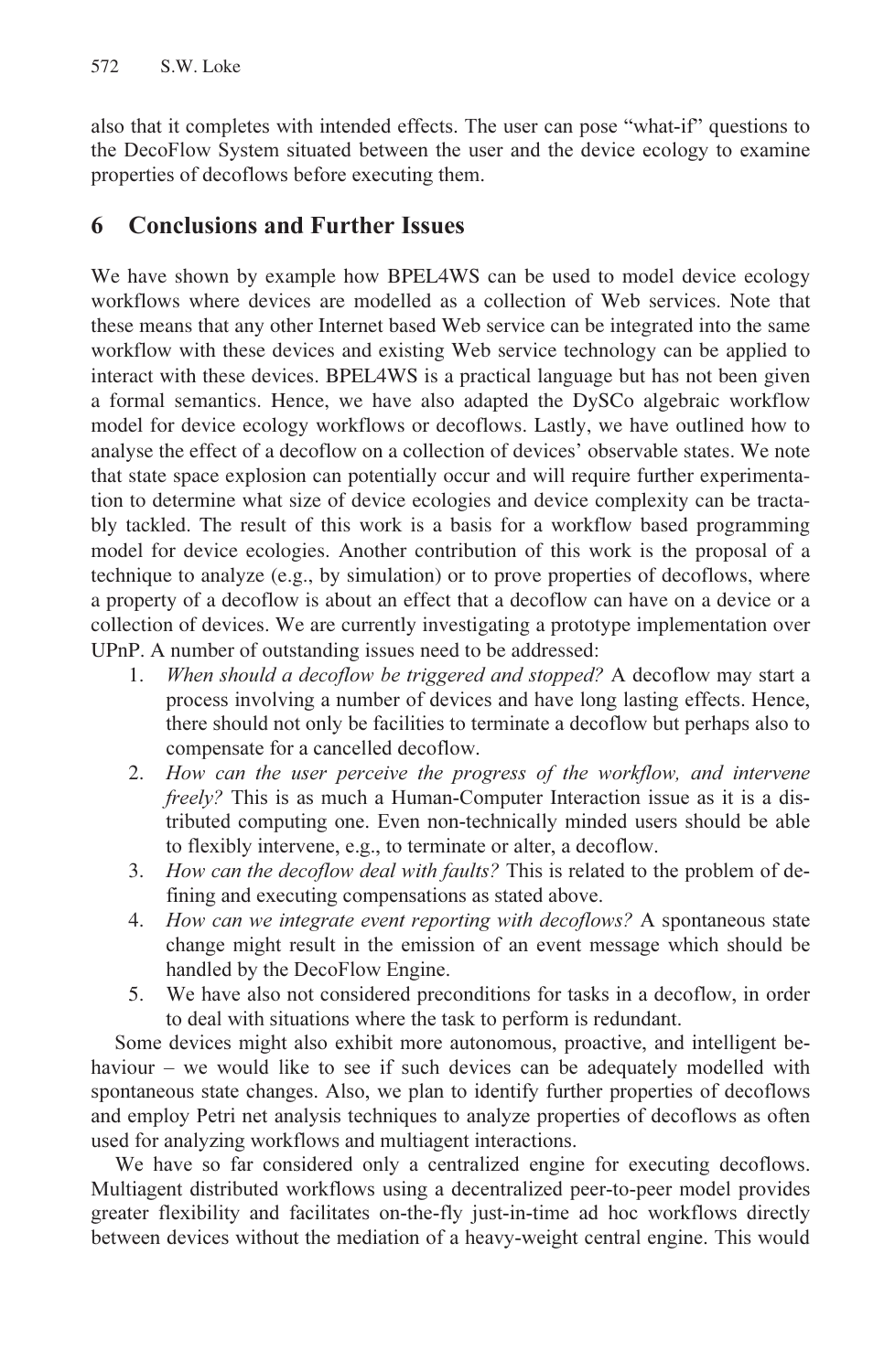be another avenue of investigation. Lastly, recent work have considered Semantic Gadgets [11], using the Semantic Web framework to describe the semantics of devices, to discover new devices and to dynamically compose device coalitions. It would be interesting to consider semantics based extensions to dynamically compose decoflows, or less ambitious is, given an abstract description of a decoflow, dynamically bind the tasks mentioned in the decoflow to devices' Web services, thereby reducing the burden of composing a detailed decoflow prior to runtime, and providing flexibility by allowing alternative devices or resources to be selected and integrated into the decoflow at runtime.

## References

- [1] AHAM. Connected Home Appliances Object Modelling, AHAM CHA-1-2002, 2002.
- [2] T. Andrews, F. Curbera, H. Dholakia, Y. Goland, J. Klein, F. Leymann, K. Liu, D. Roller, D. Smith, S. Thatte, I. Trickovic, S. Weerawarana. Business Process Execution Language for Web Services (version 1.1), May 2003.
- [3] J. Bentham. TCP/IP Lean: Web Servers for Embedded Systems (2nd Edition), 2002, CMP Books.
- [4] S. Berger. Intelligent Appliances Give Automation A New Home, 2002. Available at http://www.aarp.org/computers-features/Articles/a2002-07-10computers\_features\_appliances.html
- [5] E. Bergman. Information Appliances and Beyond, 2000, Morgan Kaufmann Publishers.
- [6] C. Carabelea and O.Boissier. Multi-agent Platforms for Smart Devices: Dream or Reality? In Proceedings of the Smart Objects Conference (SOC'03), Grenoble, May 2003. Available at http://turing.cs.pub.ro/~cosminc/papers/grenoble03.pdf.
- [7] E. Christensen, F. Curbera, G. Meredith, S. Weerawarana. Web Services Description Language (WSDL) 1.1, March 2001. Available at http://www.w3.org/TR/wsdl.html.
- [8] Y. Durand, S.P.J.-M. Vincent, C. Marchand, F.-G. Ottogalli, V. Olive, S. Martin, B. Dumant, and S. Chambon. SIDRAH: A Software Infrastructure for a Resilient Community of Wireless Devices. In Proceedings of the Smart Objects Conference (SOC'03), Grenoble, May 2003.
- [9] J.H. Jahnke, M. D'Entremont, and J. Stier. Facilitating the Programming of the Smart Home, IEEE Wireless Communications, pp. 70–76, December 2002.
- [10] O. Kasten and M. Langheinrich. First Experiences with Bluetooth in the Smart-Its Distributed Sensor Network. In Proceedings of the Workshop on Ubiquitous Computing and Communications at PACT 2001, October 2001.
- [11] O. Lassila and M. Adler. Semantic Gadgets: Ubiquitous Computing Meets the Semantic Web, in D. Fensel et al. (eds.), Spinning the Semantic Web, pp. 363–376, 2003, MIT Press.
- [12] Microsoft Corporation. Understanding UPnP<sup>TM</sup>: A White Paper. Available at http://www.upnp.org/download/UPNP\_UnderstandingUPNP.doc
- [13] D. Marples, P. Kriens. The Open Services Gateway Initiative: An Introductory Overview, IEEE Communications Magazine, pp. 2–6, December 2001.
- [14] K. Matsuura, T. Hara, A. Watanabe, and T. Nakajima. A New Architecture for Home Computing, In Proceedings of the IEEE Workshop on Software Technologies for Future Embedded Ssytems (WSTFES'03), pp. 71-74, Japan, May 2003.
- [15] T. Nakajima. Pervasive Servers: A Framework for Creating a Society of Appliances. In Proceedings of the 1AD: First International Conference on Appliance Design, pp. 57-63, May 2003.
- [16] D. Norman. The Invisible Computer, 1999, MIT Press.